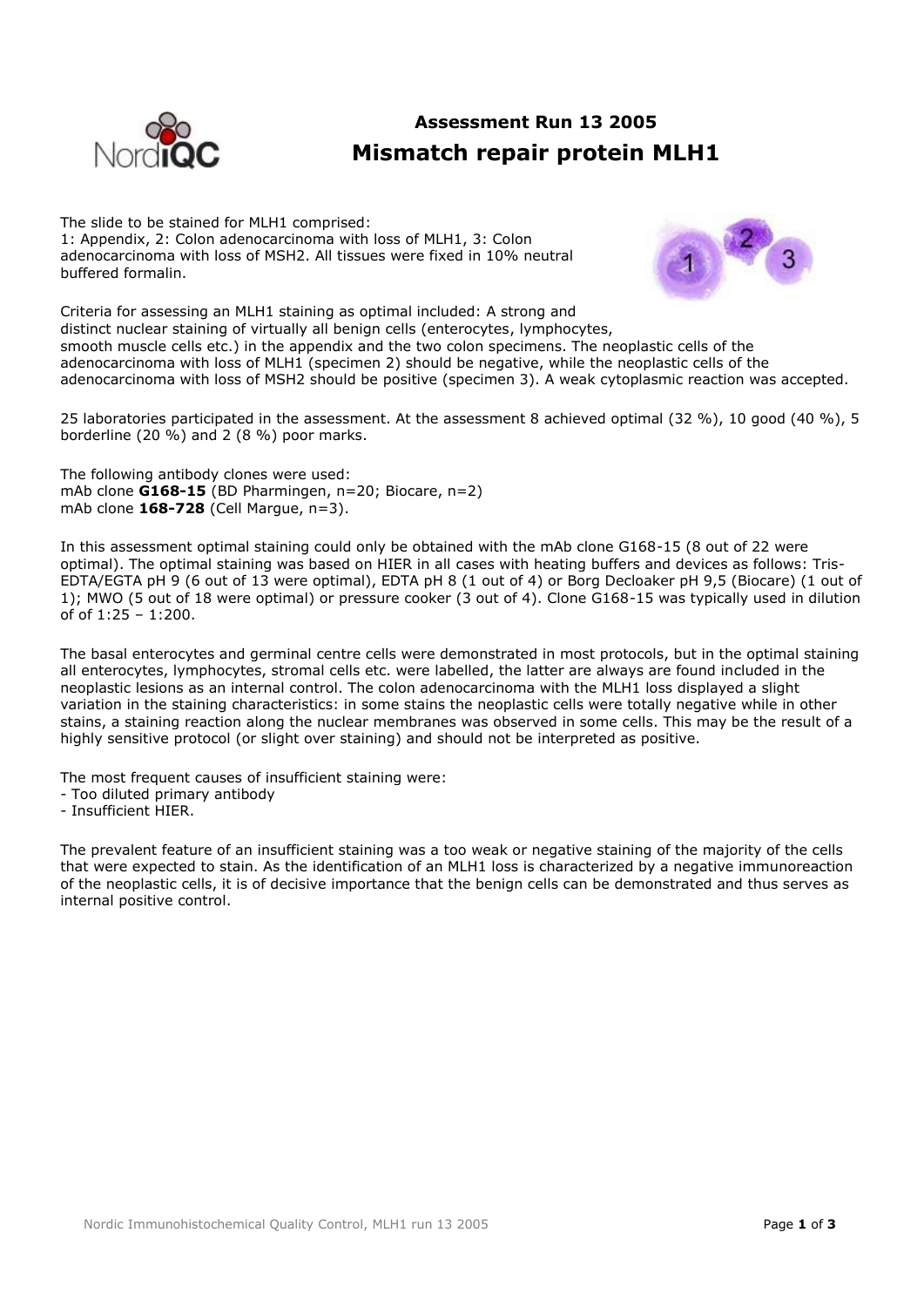

## Fig. 1a

Optimal staining for MLH1 in the appendix. Almost all cells show a moderate to strong nuclear staining.



Fig. 1b

Insufficient staining for MLH1 in the appendix. Only the germinal center cells show a distinct staining, whereas most stromal cells are negative.



## Fig. 2a

Optimal staining for MLH1 in the colon adenocarcinoma with loss of MLH1 protein. The neoplastic cells are negative and the stromal cells show a positive nuclear reaction.





Insufficient staining for MLH1 in the colon adenocarcinoma with loss of MLH1 protein. Both the neoplastic cells and the majority of the stromal cells are negative.